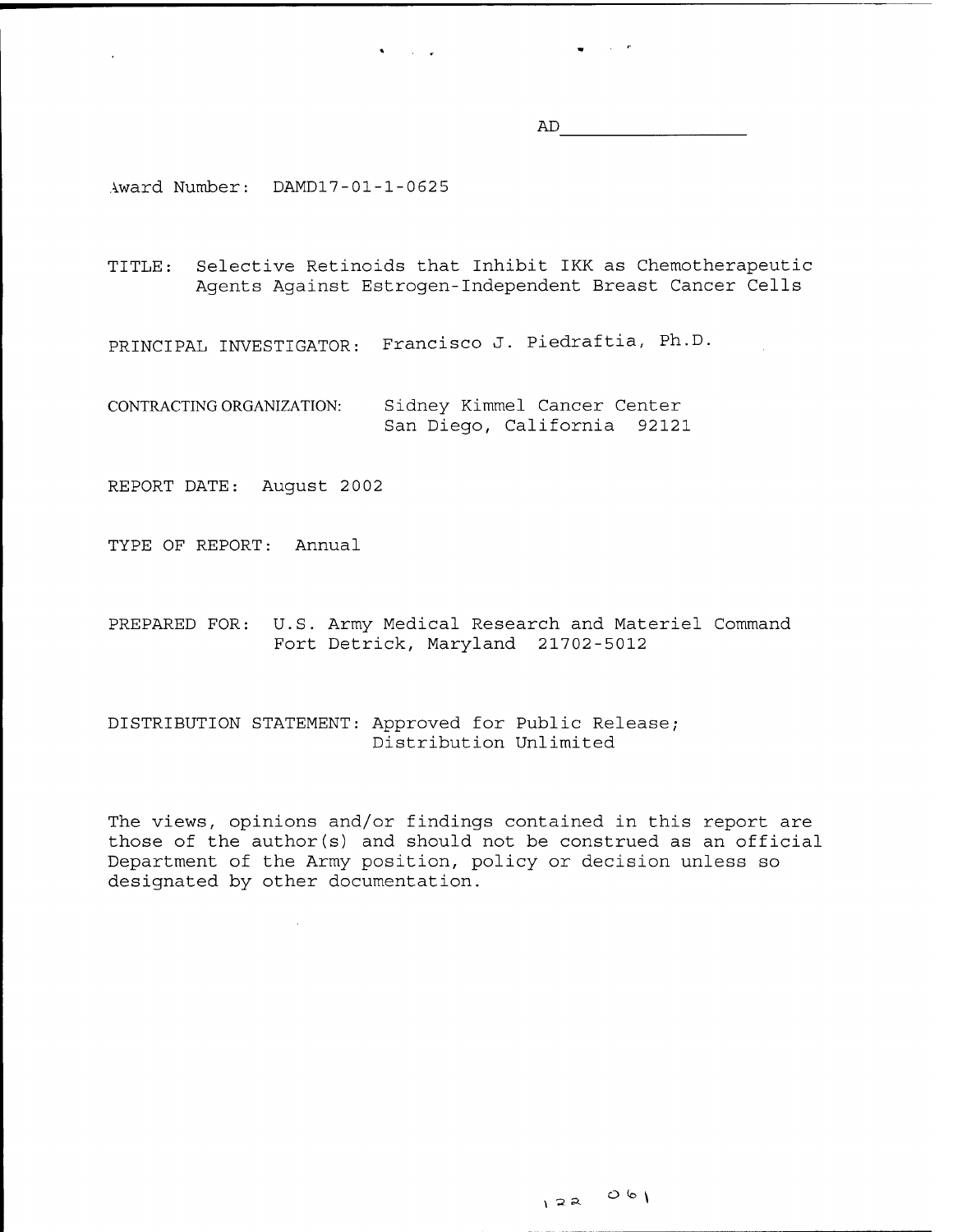| <b>REPORT DOCUMENTATION PAGE</b>                                                                                                                                                                                                                                                                                                                                                                                                                                                                                                                                                                                                                                                                                                                                                                                                                                                                                                                                                                                                                                                                                                                                                                                                                                                                                                                                                                                                                                                                                                                                                                                                                                           |                                    |                                    |                      | Form Approved<br>OMB No. 074-0188                           |           |  |
|----------------------------------------------------------------------------------------------------------------------------------------------------------------------------------------------------------------------------------------------------------------------------------------------------------------------------------------------------------------------------------------------------------------------------------------------------------------------------------------------------------------------------------------------------------------------------------------------------------------------------------------------------------------------------------------------------------------------------------------------------------------------------------------------------------------------------------------------------------------------------------------------------------------------------------------------------------------------------------------------------------------------------------------------------------------------------------------------------------------------------------------------------------------------------------------------------------------------------------------------------------------------------------------------------------------------------------------------------------------------------------------------------------------------------------------------------------------------------------------------------------------------------------------------------------------------------------------------------------------------------------------------------------------------------|------------------------------------|------------------------------------|----------------------|-------------------------------------------------------------|-----------|--|
| Public reporting burden for this collection of information is estimated to average 1 hour per response, including the time for reviewing instructions, searching existing data sources, gathering and maintaining<br>the data needed, and completing and reviewing this collection of information. Send comments regarding this burden estimate or any other aspect of this collection of information, including suggestions for<br>reducing this burden to Washington Headquarters Services, Directorate for Information Operations and Reports, 1215 Jefferson Davis Highway, Suite 1204, Arlington, VA 22202-4302, and to the Office of                                                                                                                                                                                                                                                                                                                                                                                                                                                                                                                                                                                                                                                                                                                                                                                                                                                                                                                                                                                                                                 |                                    |                                    |                      |                                                             |           |  |
| Management and Budget, Paperwork Reduction Project (0704-0188), Washington, DC 20503<br>1. AGENCY USE ONLY (Leave blank)                                                                                                                                                                                                                                                                                                                                                                                                                                                                                                                                                                                                                                                                                                                                                                                                                                                                                                                                                                                                                                                                                                                                                                                                                                                                                                                                                                                                                                                                                                                                                   | 2. REPORT DATE                     | 3. REPORT TYPE AND DATES COVERED   |                      |                                                             |           |  |
|                                                                                                                                                                                                                                                                                                                                                                                                                                                                                                                                                                                                                                                                                                                                                                                                                                                                                                                                                                                                                                                                                                                                                                                                                                                                                                                                                                                                                                                                                                                                                                                                                                                                            | August 2002                        |                                    |                      | Annual (16 Jul 01 - 15 Jul 02)<br><b>5. FUNDING NUMBERS</b> |           |  |
| <b>4. TITLE AND SUBTITLE</b>                                                                                                                                                                                                                                                                                                                                                                                                                                                                                                                                                                                                                                                                                                                                                                                                                                                                                                                                                                                                                                                                                                                                                                                                                                                                                                                                                                                                                                                                                                                                                                                                                                               |                                    |                                    | DAMD17-01-1-0625     |                                                             |           |  |
| Selective Retinoids that Inhibit IKK as                                                                                                                                                                                                                                                                                                                                                                                                                                                                                                                                                                                                                                                                                                                                                                                                                                                                                                                                                                                                                                                                                                                                                                                                                                                                                                                                                                                                                                                                                                                                                                                                                                    |                                    |                                    |                      |                                                             |           |  |
| Chemotherapeutic Agents Against Estrogen-                                                                                                                                                                                                                                                                                                                                                                                                                                                                                                                                                                                                                                                                                                                                                                                                                                                                                                                                                                                                                                                                                                                                                                                                                                                                                                                                                                                                                                                                                                                                                                                                                                  |                                    |                                    |                      |                                                             |           |  |
| Independent Breast Cancer Cells                                                                                                                                                                                                                                                                                                                                                                                                                                                                                                                                                                                                                                                                                                                                                                                                                                                                                                                                                                                                                                                                                                                                                                                                                                                                                                                                                                                                                                                                                                                                                                                                                                            |                                    |                                    |                      |                                                             |           |  |
| 6. AUTHOR(S)                                                                                                                                                                                                                                                                                                                                                                                                                                                                                                                                                                                                                                                                                                                                                                                                                                                                                                                                                                                                                                                                                                                                                                                                                                                                                                                                                                                                                                                                                                                                                                                                                                                               |                                    |                                    |                      |                                                             |           |  |
| Francisco J. Piedraftia, Ph.D.                                                                                                                                                                                                                                                                                                                                                                                                                                                                                                                                                                                                                                                                                                                                                                                                                                                                                                                                                                                                                                                                                                                                                                                                                                                                                                                                                                                                                                                                                                                                                                                                                                             |                                    |                                    |                      |                                                             |           |  |
|                                                                                                                                                                                                                                                                                                                                                                                                                                                                                                                                                                                                                                                                                                                                                                                                                                                                                                                                                                                                                                                                                                                                                                                                                                                                                                                                                                                                                                                                                                                                                                                                                                                                            |                                    |                                    |                      |                                                             |           |  |
| 7. PERFORMING ORGANIZATION NAME(S) AND ADDRESS(ES)                                                                                                                                                                                                                                                                                                                                                                                                                                                                                                                                                                                                                                                                                                                                                                                                                                                                                                                                                                                                                                                                                                                                                                                                                                                                                                                                                                                                                                                                                                                                                                                                                         |                                    |                                    |                      | 8. PERFORMING ORGANIZATION                                  |           |  |
|                                                                                                                                                                                                                                                                                                                                                                                                                                                                                                                                                                                                                                                                                                                                                                                                                                                                                                                                                                                                                                                                                                                                                                                                                                                                                                                                                                                                                                                                                                                                                                                                                                                                            |                                    |                                    | <b>REPORT NUMBER</b> |                                                             |           |  |
| Sidney Kimmel Cancer Center                                                                                                                                                                                                                                                                                                                                                                                                                                                                                                                                                                                                                                                                                                                                                                                                                                                                                                                                                                                                                                                                                                                                                                                                                                                                                                                                                                                                                                                                                                                                                                                                                                                |                                    |                                    |                      |                                                             |           |  |
| San Diego, California 92121                                                                                                                                                                                                                                                                                                                                                                                                                                                                                                                                                                                                                                                                                                                                                                                                                                                                                                                                                                                                                                                                                                                                                                                                                                                                                                                                                                                                                                                                                                                                                                                                                                                |                                    |                                    |                      |                                                             |           |  |
|                                                                                                                                                                                                                                                                                                                                                                                                                                                                                                                                                                                                                                                                                                                                                                                                                                                                                                                                                                                                                                                                                                                                                                                                                                                                                                                                                                                                                                                                                                                                                                                                                                                                            |                                    |                                    |                      |                                                             |           |  |
| E-Mail: jpiedrafita@skcc.org                                                                                                                                                                                                                                                                                                                                                                                                                                                                                                                                                                                                                                                                                                                                                                                                                                                                                                                                                                                                                                                                                                                                                                                                                                                                                                                                                                                                                                                                                                                                                                                                                                               |                                    |                                    |                      |                                                             |           |  |
| 9. SPONSORING / MONITORING AGENCY NAME(S) AND ADDRESS(ES)                                                                                                                                                                                                                                                                                                                                                                                                                                                                                                                                                                                                                                                                                                                                                                                                                                                                                                                                                                                                                                                                                                                                                                                                                                                                                                                                                                                                                                                                                                                                                                                                                  |                                    |                                    |                      | 10. SPONSORING / MONITORING<br><b>AGENCY REPORT NUMBER</b>  |           |  |
| U.S. Army Medical Research and Materiel Command                                                                                                                                                                                                                                                                                                                                                                                                                                                                                                                                                                                                                                                                                                                                                                                                                                                                                                                                                                                                                                                                                                                                                                                                                                                                                                                                                                                                                                                                                                                                                                                                                            |                                    |                                    |                      |                                                             |           |  |
| Fort Detrick, Maryland 21702-5012                                                                                                                                                                                                                                                                                                                                                                                                                                                                                                                                                                                                                                                                                                                                                                                                                                                                                                                                                                                                                                                                                                                                                                                                                                                                                                                                                                                                                                                                                                                                                                                                                                          |                                    |                                    |                      |                                                             |           |  |
|                                                                                                                                                                                                                                                                                                                                                                                                                                                                                                                                                                                                                                                                                                                                                                                                                                                                                                                                                                                                                                                                                                                                                                                                                                                                                                                                                                                                                                                                                                                                                                                                                                                                            |                                    |                                    |                      |                                                             |           |  |
|                                                                                                                                                                                                                                                                                                                                                                                                                                                                                                                                                                                                                                                                                                                                                                                                                                                                                                                                                                                                                                                                                                                                                                                                                                                                                                                                                                                                                                                                                                                                                                                                                                                                            |                                    |                                    |                      |                                                             |           |  |
|                                                                                                                                                                                                                                                                                                                                                                                                                                                                                                                                                                                                                                                                                                                                                                                                                                                                                                                                                                                                                                                                                                                                                                                                                                                                                                                                                                                                                                                                                                                                                                                                                                                                            |                                    |                                    |                      |                                                             |           |  |
|                                                                                                                                                                                                                                                                                                                                                                                                                                                                                                                                                                                                                                                                                                                                                                                                                                                                                                                                                                                                                                                                                                                                                                                                                                                                                                                                                                                                                                                                                                                                                                                                                                                                            |                                    |                                    |                      | 20030122 061                                                |           |  |
| <b>11. SUPPLEMENTARY NOTES</b>                                                                                                                                                                                                                                                                                                                                                                                                                                                                                                                                                                                                                                                                                                                                                                                                                                                                                                                                                                                                                                                                                                                                                                                                                                                                                                                                                                                                                                                                                                                                                                                                                                             |                                    |                                    |                      |                                                             |           |  |
| report contains color                                                                                                                                                                                                                                                                                                                                                                                                                                                                                                                                                                                                                                                                                                                                                                                                                                                                                                                                                                                                                                                                                                                                                                                                                                                                                                                                                                                                                                                                                                                                                                                                                                                      |                                    |                                    |                      |                                                             |           |  |
|                                                                                                                                                                                                                                                                                                                                                                                                                                                                                                                                                                                                                                                                                                                                                                                                                                                                                                                                                                                                                                                                                                                                                                                                                                                                                                                                                                                                                                                                                                                                                                                                                                                                            |                                    |                                    |                      |                                                             |           |  |
|                                                                                                                                                                                                                                                                                                                                                                                                                                                                                                                                                                                                                                                                                                                                                                                                                                                                                                                                                                                                                                                                                                                                                                                                                                                                                                                                                                                                                                                                                                                                                                                                                                                                            |                                    |                                    |                      | <b>12b. DISTRIBUTION CODE</b>                               |           |  |
|                                                                                                                                                                                                                                                                                                                                                                                                                                                                                                                                                                                                                                                                                                                                                                                                                                                                                                                                                                                                                                                                                                                                                                                                                                                                                                                                                                                                                                                                                                                                                                                                                                                                            |                                    |                                    |                      |                                                             |           |  |
|                                                                                                                                                                                                                                                                                                                                                                                                                                                                                                                                                                                                                                                                                                                                                                                                                                                                                                                                                                                                                                                                                                                                                                                                                                                                                                                                                                                                                                                                                                                                                                                                                                                                            |                                    |                                    |                      |                                                             |           |  |
|                                                                                                                                                                                                                                                                                                                                                                                                                                                                                                                                                                                                                                                                                                                                                                                                                                                                                                                                                                                                                                                                                                                                                                                                                                                                                                                                                                                                                                                                                                                                                                                                                                                                            |                                    |                                    |                      |                                                             |           |  |
|                                                                                                                                                                                                                                                                                                                                                                                                                                                                                                                                                                                                                                                                                                                                                                                                                                                                                                                                                                                                                                                                                                                                                                                                                                                                                                                                                                                                                                                                                                                                                                                                                                                                            |                                    |                                    |                      |                                                             |           |  |
|                                                                                                                                                                                                                                                                                                                                                                                                                                                                                                                                                                                                                                                                                                                                                                                                                                                                                                                                                                                                                                                                                                                                                                                                                                                                                                                                                                                                                                                                                                                                                                                                                                                                            |                                    |                                    |                      |                                                             |           |  |
|                                                                                                                                                                                                                                                                                                                                                                                                                                                                                                                                                                                                                                                                                                                                                                                                                                                                                                                                                                                                                                                                                                                                                                                                                                                                                                                                                                                                                                                                                                                                                                                                                                                                            |                                    |                                    |                      |                                                             |           |  |
|                                                                                                                                                                                                                                                                                                                                                                                                                                                                                                                                                                                                                                                                                                                                                                                                                                                                                                                                                                                                                                                                                                                                                                                                                                                                                                                                                                                                                                                                                                                                                                                                                                                                            |                                    |                                    |                      |                                                             |           |  |
|                                                                                                                                                                                                                                                                                                                                                                                                                                                                                                                                                                                                                                                                                                                                                                                                                                                                                                                                                                                                                                                                                                                                                                                                                                                                                                                                                                                                                                                                                                                                                                                                                                                                            |                                    |                                    |                      |                                                             |           |  |
|                                                                                                                                                                                                                                                                                                                                                                                                                                                                                                                                                                                                                                                                                                                                                                                                                                                                                                                                                                                                                                                                                                                                                                                                                                                                                                                                                                                                                                                                                                                                                                                                                                                                            |                                    |                                    |                      |                                                             |           |  |
|                                                                                                                                                                                                                                                                                                                                                                                                                                                                                                                                                                                                                                                                                                                                                                                                                                                                                                                                                                                                                                                                                                                                                                                                                                                                                                                                                                                                                                                                                                                                                                                                                                                                            |                                    |                                    |                      |                                                             |           |  |
|                                                                                                                                                                                                                                                                                                                                                                                                                                                                                                                                                                                                                                                                                                                                                                                                                                                                                                                                                                                                                                                                                                                                                                                                                                                                                                                                                                                                                                                                                                                                                                                                                                                                            |                                    |                                    |                      |                                                             |           |  |
|                                                                                                                                                                                                                                                                                                                                                                                                                                                                                                                                                                                                                                                                                                                                                                                                                                                                                                                                                                                                                                                                                                                                                                                                                                                                                                                                                                                                                                                                                                                                                                                                                                                                            |                                    |                                    |                      |                                                             |           |  |
|                                                                                                                                                                                                                                                                                                                                                                                                                                                                                                                                                                                                                                                                                                                                                                                                                                                                                                                                                                                                                                                                                                                                                                                                                                                                                                                                                                                                                                                                                                                                                                                                                                                                            |                                    |                                    |                      |                                                             |           |  |
|                                                                                                                                                                                                                                                                                                                                                                                                                                                                                                                                                                                                                                                                                                                                                                                                                                                                                                                                                                                                                                                                                                                                                                                                                                                                                                                                                                                                                                                                                                                                                                                                                                                                            |                                    |                                    |                      |                                                             |           |  |
|                                                                                                                                                                                                                                                                                                                                                                                                                                                                                                                                                                                                                                                                                                                                                                                                                                                                                                                                                                                                                                                                                                                                                                                                                                                                                                                                                                                                                                                                                                                                                                                                                                                                            |                                    |                                    |                      |                                                             |           |  |
|                                                                                                                                                                                                                                                                                                                                                                                                                                                                                                                                                                                                                                                                                                                                                                                                                                                                                                                                                                                                                                                                                                                                                                                                                                                                                                                                                                                                                                                                                                                                                                                                                                                                            |                                    |                                    |                      |                                                             |           |  |
|                                                                                                                                                                                                                                                                                                                                                                                                                                                                                                                                                                                                                                                                                                                                                                                                                                                                                                                                                                                                                                                                                                                                                                                                                                                                                                                                                                                                                                                                                                                                                                                                                                                                            |                                    |                                    |                      |                                                             |           |  |
|                                                                                                                                                                                                                                                                                                                                                                                                                                                                                                                                                                                                                                                                                                                                                                                                                                                                                                                                                                                                                                                                                                                                                                                                                                                                                                                                                                                                                                                                                                                                                                                                                                                                            |                                    |                                    |                      | <b>15. NUMBER OF PAGES</b>                                  |           |  |
|                                                                                                                                                                                                                                                                                                                                                                                                                                                                                                                                                                                                                                                                                                                                                                                                                                                                                                                                                                                                                                                                                                                                                                                                                                                                                                                                                                                                                                                                                                                                                                                                                                                                            |                                    |                                    |                      | 10                                                          |           |  |
| 12a. DISTRIBUTION / AVAILABILITY STATEMENT<br>Approved for Public Release; Distribution Unlimited<br>13. Abstract (Maximum 200 Words) (abstract should contain no proprietary or confidential information)<br>We have investigated the effect of novel selective retinoid-related molecules that induce apoptosis in breast cancer cells on<br>IKK/NFKB activity. We identified one retinoid antagonist that elicited a strong inhibition of IKK in the ER-negative cell<br>line MDA-MB-468. Other retinoid analogs were not as potent IKK inhibitors in intact cells, although they exerted a<br>significant inhibition of IKK in vitro and a strong inhibition of cell proliferation that correlated with the induction of<br>apoptosis in ER-negative cells. Our data observed in breast cancer cells as well as in cells obtained from other type of<br>human tumors indicate that the inhibition of IKK/NFKB activity is critical for the induction of apoptosis by the retinoid<br>antagonist, but not by other retinoid analogs. Our findings with non-retinoid analogs known to inhibit IKK and a non-<br>pharmacological approach to block IKK/NFKB signaling, indicate that inhibition of this pathway is sufficient to induce cell<br>death. Therefore, inhibitors of IKK could serve as promising new anticancer agents, either as a stand-alone therapy or in<br>combination therapies with other anticancer approaches. In this respect, it is noteworthy that inhibitors of IKK sensitize<br>tumor cells to the anticancer activity of certain chemotherapeutic drugs.<br><b>14. SUBJECT TERMS</b><br>breast cancer, retinoids, I kappa B kinase, apoptosis |                                    |                                    |                      | <b>16. PRICE CODE</b>                                       |           |  |
|                                                                                                                                                                                                                                                                                                                                                                                                                                                                                                                                                                                                                                                                                                                                                                                                                                                                                                                                                                                                                                                                                                                                                                                                                                                                                                                                                                                                                                                                                                                                                                                                                                                                            | <b>18. SECURITY CLASSIFICATION</b> | <b>19. SECURITY CLASSIFICATION</b> |                      | <b>20. LIMITATION OF ABSTRACT</b>                           |           |  |
| <b>17. SECURITY CLASSIFICATION</b><br>OF REPORT<br>Unclassified                                                                                                                                                                                                                                                                                                                                                                                                                                                                                                                                                                                                                                                                                                                                                                                                                                                                                                                                                                                                                                                                                                                                                                                                                                                                                                                                                                                                                                                                                                                                                                                                            | OF THIS PAGE<br>Unclassified       | OF ABSTRACT<br>Unclassified        |                      |                                                             | Unlimited |  |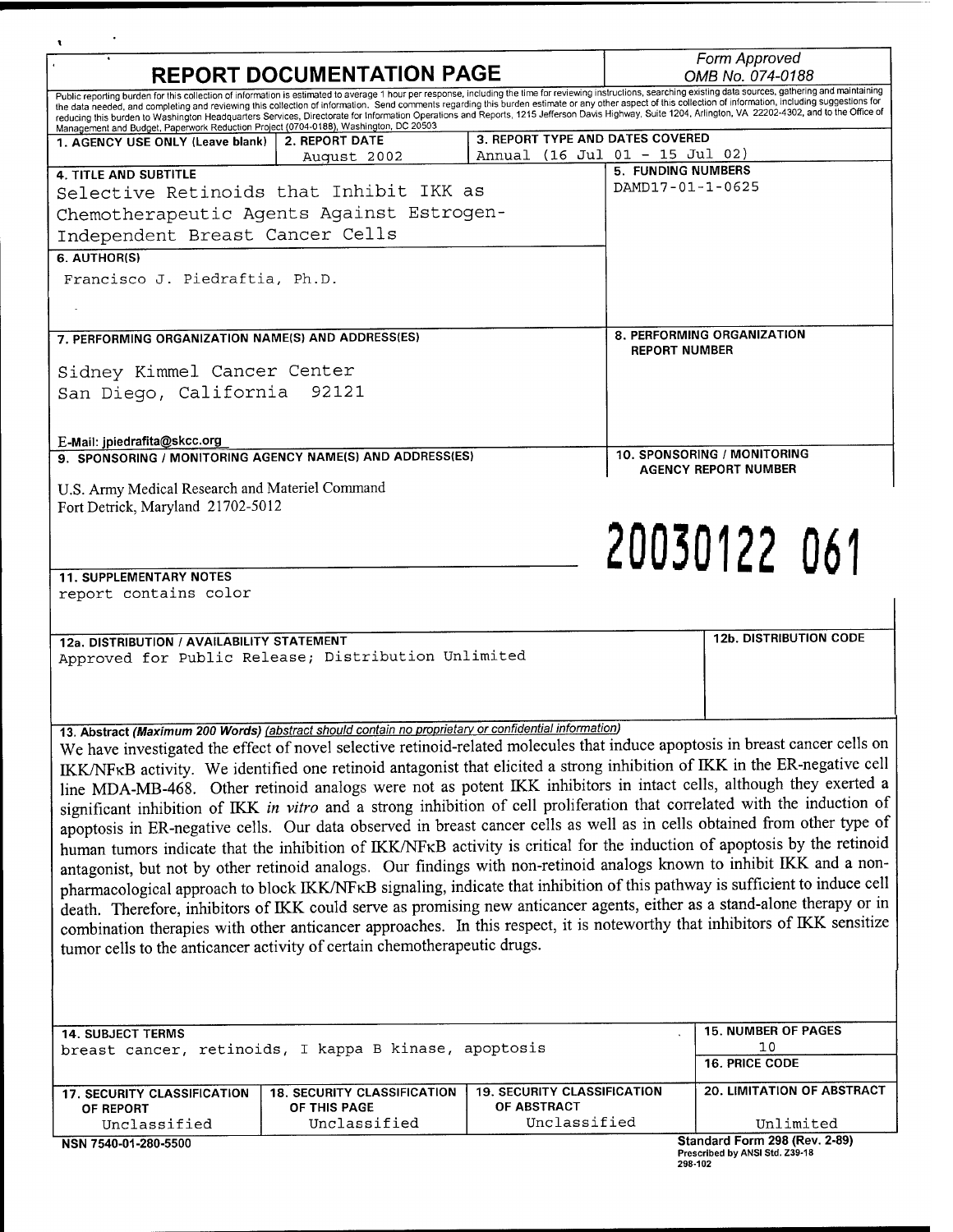# **Table of Contents**

 $\label{eq:2} \begin{split} \mathcal{L}_{\text{max}}(\mathbf{x}) = \frac{1}{\sqrt{2\pi}}\mathbf{1}_{\text{max}}(\mathbf{x})\\ = \frac{1}{\sqrt{2\pi}}\mathbf{1}_{\text{max}}(\mathbf{x}) + \frac{1}{\sqrt{2\pi}}\mathbf{1}_{\text{max}}(\mathbf{x})\\ = \frac{1}{\sqrt{2\pi}}\mathbf{1}_{\text{max}}(\mathbf{x}) + \frac{1}{\sqrt{2\pi}}\mathbf{1}_{\text{max}}(\mathbf{x})\\ = \frac{1}{\sqrt{2\pi}}\mathbf{1}_{\text{max}}(\mathbf{x}) + \frac{1}{\sqrt{2\pi}}\math$ 

| $9 - 10$ |
|----------|
| N/A      |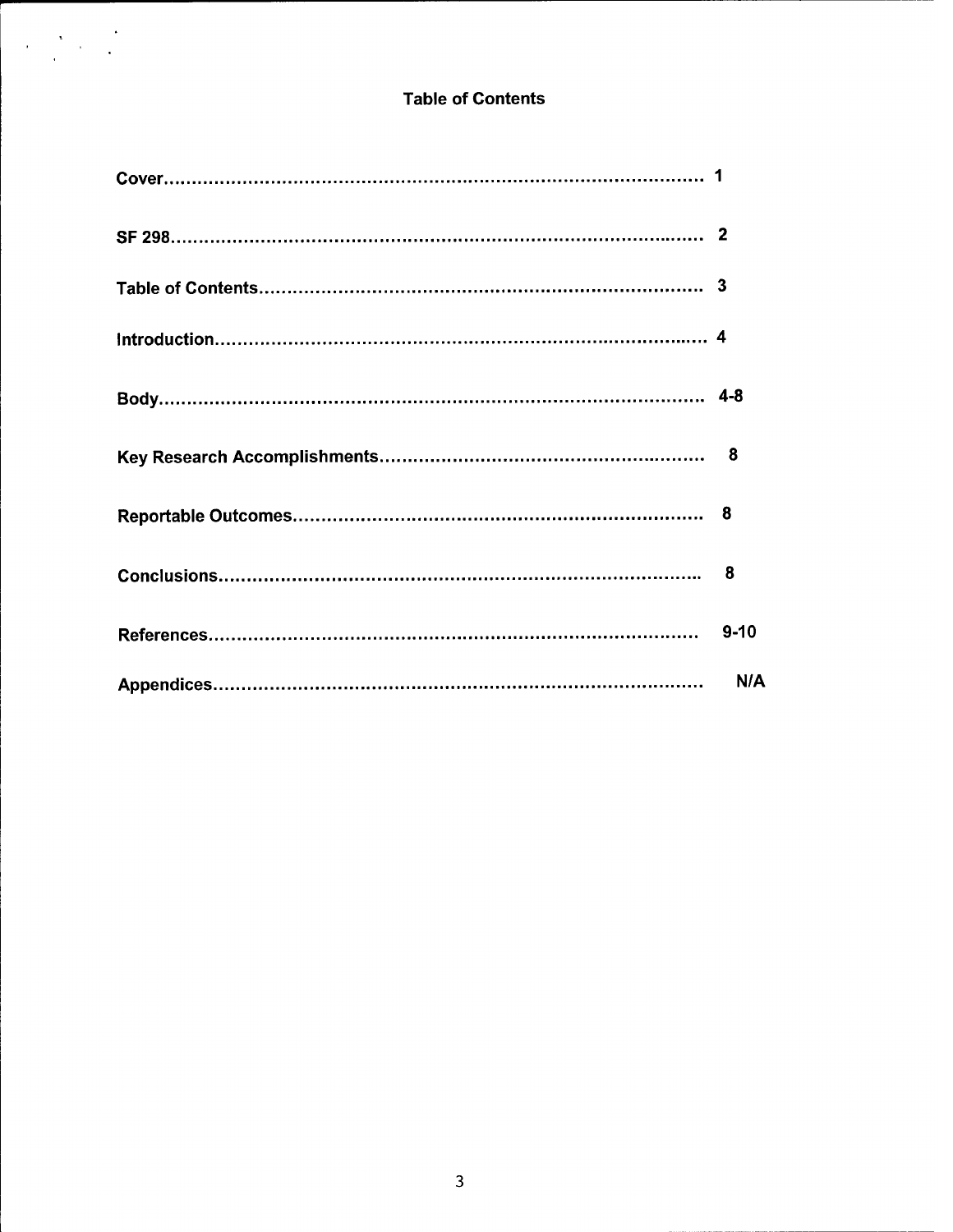#### INTRODUCTION

Natural and synthetic retinoids inhibit the proliferation of several cancer cell lines, including breast cancer cells (BCCs). However, upon progression to estrogen-independent growth, BCCs become resistant to the antiproliferative activity of retinoic acid (RA) and other derivatives. We have recently found a novel series of retinoid related molecules (RRMs) that are selective for RARy, which are potent inducers of apoptosis in several cancer cell lines. In addition, a retinoid antagonist MX781 induces apoptosis in estrogen-dependent as well as estrogen-independent BCCs and is effective against solid tumors derived from a human BCC in an animal model (Fanjul et al., 1998). Aberrant expression of NFKB has been associated with oncogenesis and carcinogenesis (Mayo and Baldwin, 2000; Karin et al., 2002), and constitutively high levels of NFKB activity have been detected in tumor cells. Particularly high activity was found in breast cancer cells and this activity increased in more advanced tumors (Nakshatri et al., 1997; Sovak et al, 1997), although other studies have shown that most human breast cancer cells have NFKB activated independently of the hormonal status (Cogswell et al., 2000). Activation of NFKB requires the phosphorylation of IKB by IKKs (DiDonato et al., 1997), which triggers proteasome-dependent IKB degradation and subsequent translocation of free NFKB subunits into the nucleus. Inhibition of NFKB by means of chemical inhibitors or microinjection of IKB protein or an anti-c-Rel antibody was shown to induce apoptosis in B cells (Wu et al., 1996), while NFKB expression prevented  $TNF\alpha$ -induced apoptosis (Beg and Baltimore, 1999; Wang et al., 1996; Van Antwerp et al., 1996; Liu et al., 1996). More recently, it has been shown that inhibition of NFKB enhances the antitumor activity of TNF $\alpha$  and a camptothecin analog in nude mice (Wang et al., 1999). Therefore, compounds that block NFKB activation pathways, for example by inhibiting IKK, could serve as novel anticancer agents and, as recently suggested, might be particularly useful for the treatment of ER negative breast cancer (Biswas et al., 2000; Biswas et al., 2001).

#### BODY

**Synthetic retinoids inhibit the proliferation of BCCs.** The effect of several retinoids on the proliferation of different breast cancer cell lines has been investigated. Different concentrations of the retinoids were tested and cell proliferation was measured using a MTT assay after various incubation times. Cells grown in the absence of retinoids served as control. Figure 1A shows the results obtained with some representative compounds on MCF-7 (ER+) and MDA-MB-468 (ER-) cells, treated for increasing days in 0.5 or 10% fetal bovine serum (FBS) with 6  $\mu$ M of the indicated compounds. A very potent antiproliferative activity was found with the RARyselective compounds MX3350-1 and MX2870-1, as well as 4-HPR, while no significant effect was observed with RA after short periods of incubation. RA, however, elicited strong antiproliferative effect after longer periods of incubation in MCF-7 cells (not shown). Interestingly, a novel retinoid antagonist (MX781) also showed strong antiproliferative activity against these cell lines. The antiproliferative activity of the retinoids was significantly higher when cells were treated in 0.5% FBS, which is attributable in part to a higher accumulation of retinoids in the intracellular space (our unpublished observations). Similar results were obtained in other BCCs analyzed, including MDA-MB-231, MDA-MB-435, and T47D (data not shown).

We investigated whether the antiproliferative activity of the selective RRMs correlated with the induction of apoptosis. The appearance of a characteristic DNA ladder pattern in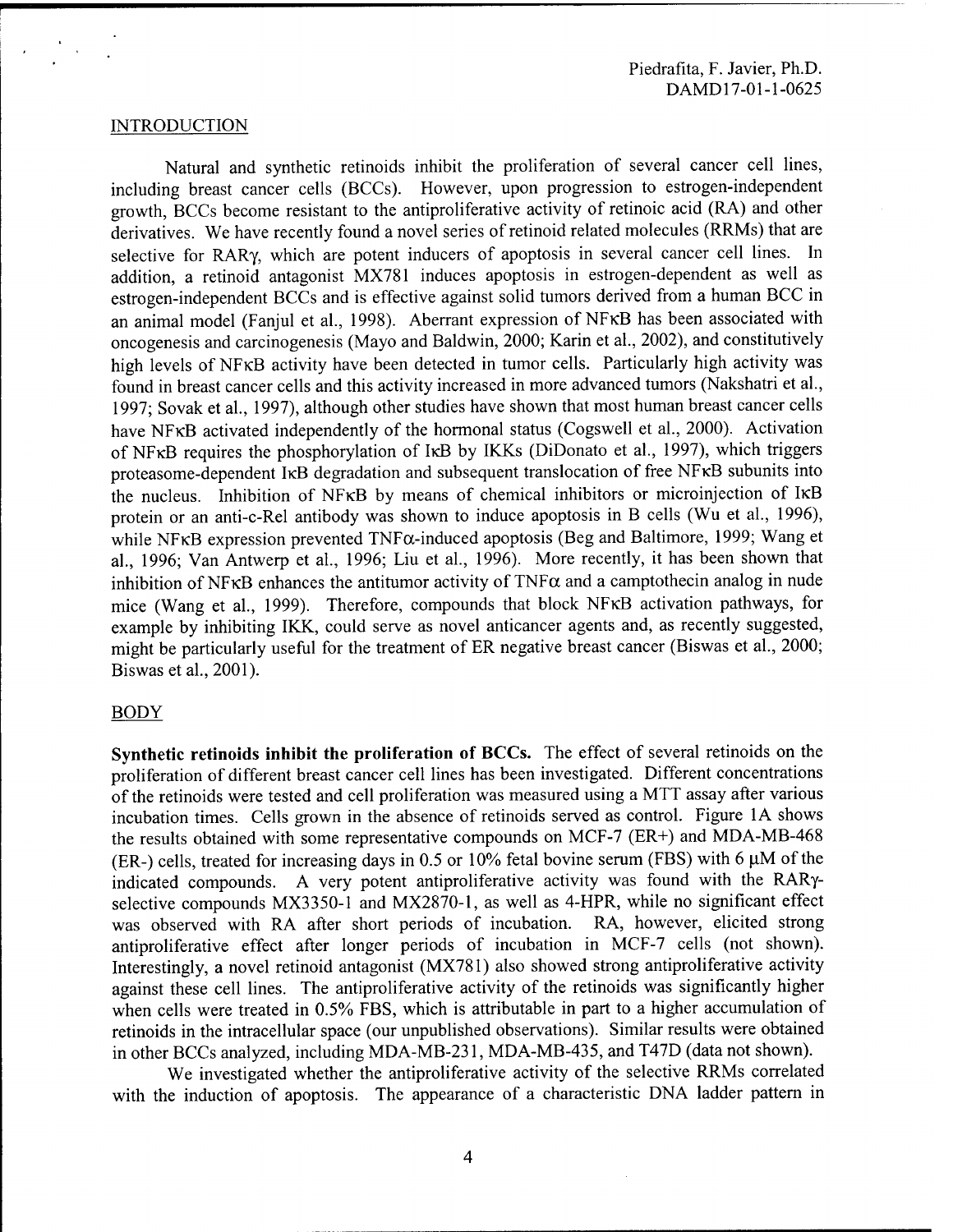Piedrafita, F. Javier, Ph.D. DAMD17-01-1-0625

retinoid-treated cells clearly observed when MCF-7 cells were treated with 6 uM MX2870-1 and 4-HPR in 0.5% FBS for 24 hours (data not shown). To quantitate this effect, we used a Cell Death Detection kit (Roche) that measures the amount of histone associated DNA fragments present in the cytosol. A strong induction of apoptosis was observed when cells were treated overnight with 6  $\mu$ M MX2870-1, MX781, or 4-HPR (Fig. 1B).



*Figure 1. Selective RRMs inhibit cell growth and induce apoptosis in breast cancer cells.* (A) MCF-7 and MDA-MB-468 cells were seeded in 96 well plates (3,000 cells in 100 ul per well). After cells were attached, the medium was changed to 0.5% FBS where indicated and retinoid treatment was initiated by adding 10  $\mu$ l of the appropriate dilution (in culture medium). Cell proliferation was measured by MTT after 1, 2, or 3 days of RRM exposure and the percentage of cell viability with respect to control untreated cells is shown. (B) Induction of DNA fragmentation by selective RRMs. MCF-7 cells were treated with  $6 \mu M$  of the indicated compounds in medium containing 0.5% FBS. After 16 hours, cytosol extracts were obtained and the amount of DNA fragments was calculated using a Cell Death Detection ELISA, following manufacturer's instructions.

**Inhibition of IKK/NFKB signaling induces cell death in cancer cells.** When analyzing the effect of a series of synthetic retinoid derivatives on the DNA binding activity of various transcription factors, we found that certain compounds that induced apoptosis inhibited the binding of NFKB to DNA without affecting the levels of NFKB proteins (data not shown). Noteworthy was the effect of the antagonist RRM MX781, which inhibited  $TNF\alpha$ -induced NFKB DNA binding activity in various prostate and lung cancer cell lines, while the effect of the RARy-selective compounds was cell type specific (manuscript submitted for publication). Similarly, these RRMs also inhibited NFKB-driven luciferase activity in transient transfection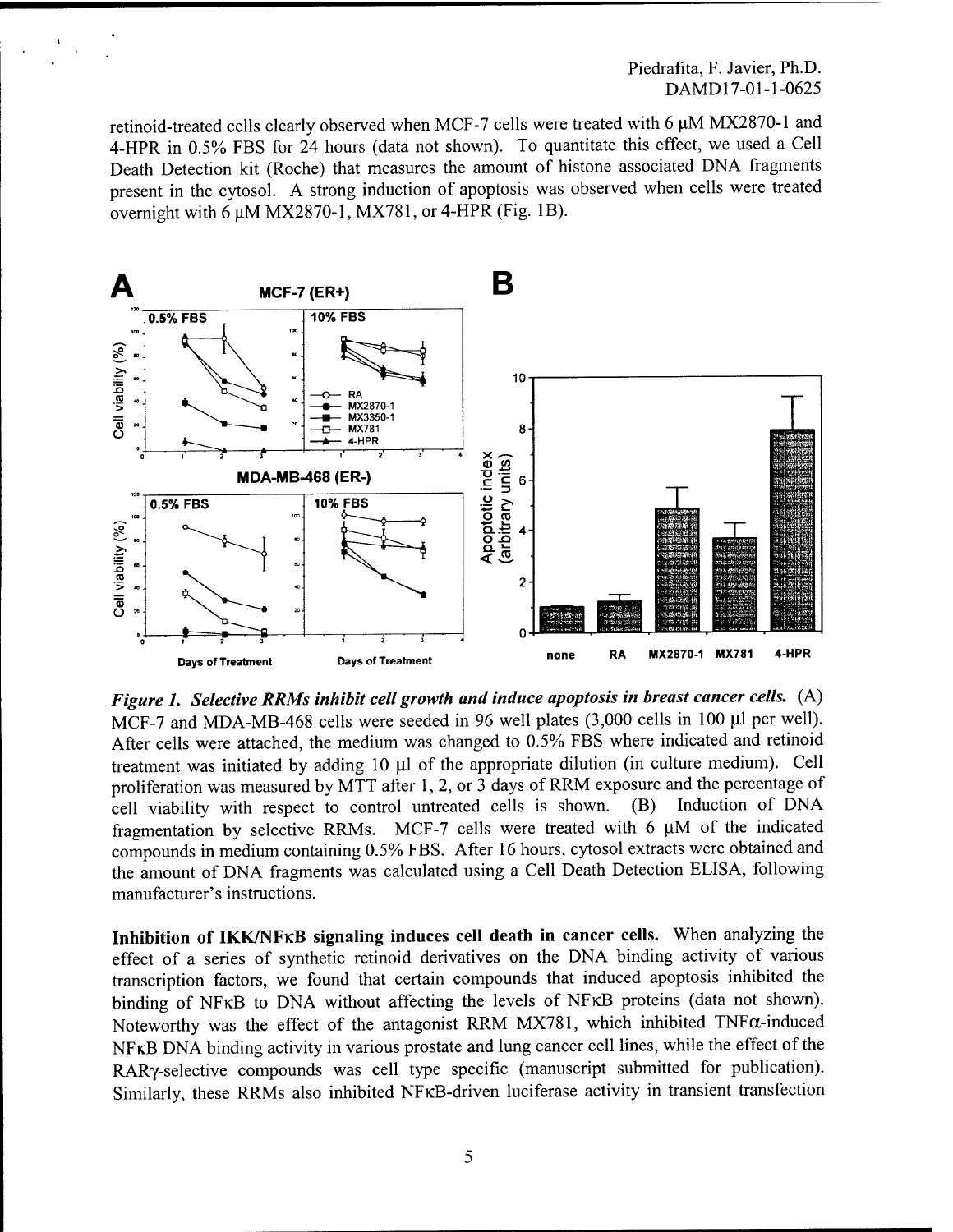Piedrafita, F. Javier, Ph.D. DAMD17-01-1-0625

studies performed in HeLa and PC3 cells. The apoptotic RRMs are strong inhibitors of IKK activity in prostate and lung cancer cell lines (data not shown). This inhibition is a consequence of the direct binding of the RRMs to IKK as evidenced by experiments showing that these RRMs can inhibit active IKK *in vitro* (Fig. 2). In addition to the pharmacological inhibition of IKK by small molecules, inhibition of IKK by overexpression of an IKK dominant negative mutant (IKKß K44M) or a non-phosphorylatable form of  $I\kappa B\alpha$  (I $\kappa B\alpha$  SS/AA) was sufficient for the reduction of cell viability in PC3 and A549 cells (Fig 3).



*Figure 2. Inhibition ofIKK activity in vitro.* RRMs inhibit activated IKK isolated from cancer cells. HeLa cells were transfected with HA-IKK $\alpha$  or HA-IKK $\beta$  expression vectors and 16 hours post transfection were stimulated with TNF $\alpha$ for 10 min, after which the cells were lysed and  $HA-IKK\alpha/\beta$ were immunoprecipitated with an anti-HA antibody.  $IKK\alpha/B$ -containing Sepharose beads were incubated with 60  $\mu$ M of the indicated retinoids for 60 min in ice and then subjected to a kinase assay using GST-IKB $\alpha$ (1-54) as substrate. Levels of  $IKK\alpha/\beta$  were analyzed by western blot with an anti-HA antibody.

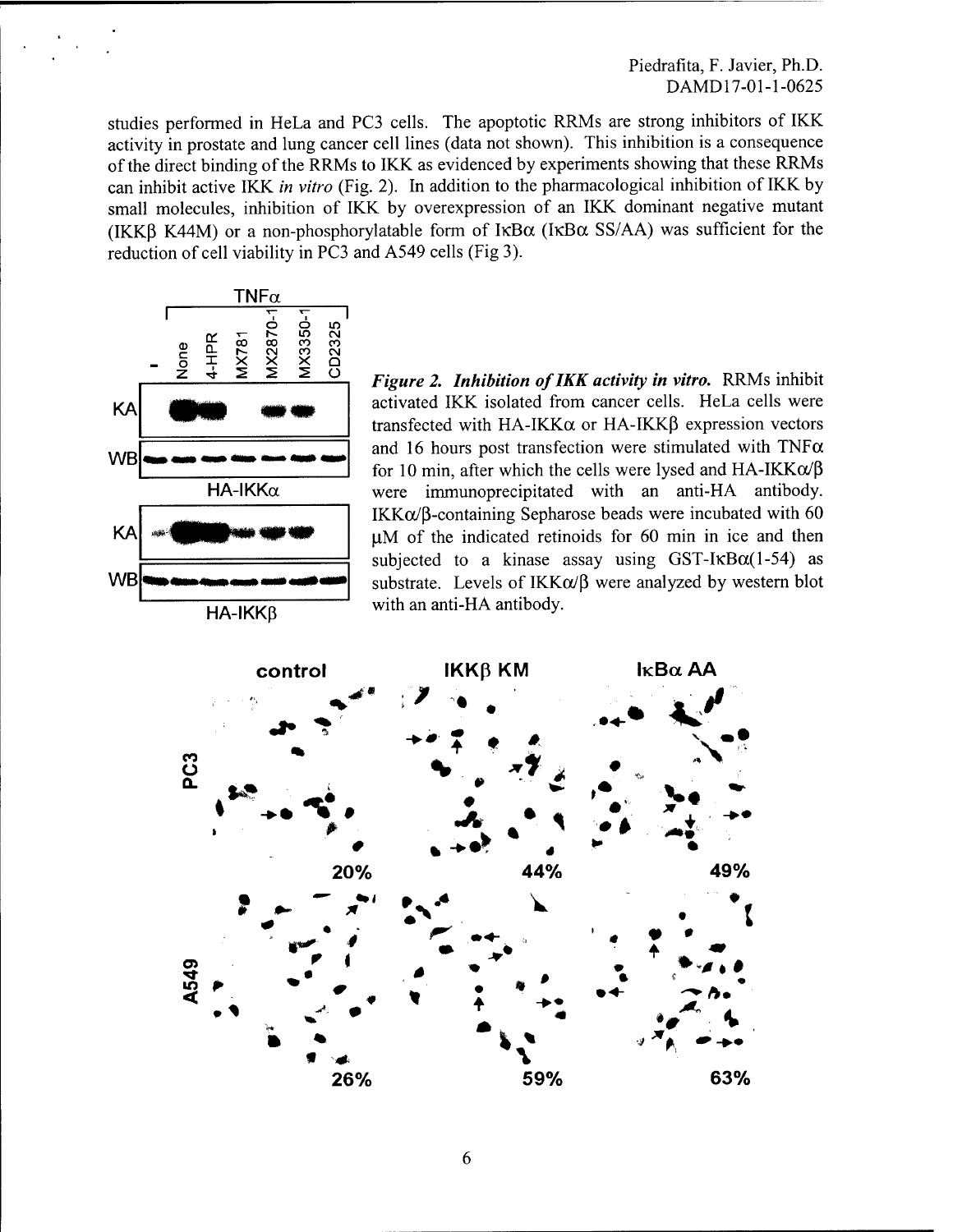*Figure* 3. *Inhibition of the IKK/NFKB pathway reduces cell viability.* PC3 and A549 cells were transiently transfected with empty vector (control) or mutants of IKK $\beta$  (K44M) and IKB $\alpha$ (S32/36A) together with a  $\beta$ -galactosidase expression vector. 24 hours after transfection, cells were double-stained with trypan blue and red-gal. Transfected cells (positive for ßgalactosidase) and apoptotic cells (indicated by arrows) were counted in at least eight different fields (over 400 transfected cells) and the percentage of apoptotic cells is indicated below each panel. The experiment was repeated at least four times with very similar results, and data from one representative experiment are shown.

**Inhibitors of IKK induce apoptosis in MDA-MB-468 cells.** Based on the above observations and because of the high NFKB activity levels reported in ER-negative BCCs, we examined the effect of RRMs on IKK activity in MDA-MB-468 cells. Preincubation with MX781 but not RA completely inhibited the activation of IKK by TNF $\alpha$ . In contrast, other apoptotic RRMs like MX3350-1, CD271, and CD2325 exerted a partial effect. As control, we examined the effect of known inhibitors of IKK that are not related to retinoids such as 15dPGJ2 and arsenite, which also elicited significant inhibition of IKK activity (Fig. 4A). These data correlated with cell proliferation studies. MX781 as well as the IKK inhibitors exerted a strong cell killing activity (Fig. 4B) and induced apoptosis as determined by Cell Death Detection ELISA (not shown). A striking correlation was observed between the inhibition of IKK and the induction of apoptosis by MX781, which indicated that this retinoid antagonist could induce apoptosis mainly through the inhibition of IKK. In contrast, the apoptotic molecules MX3350-1 and CD2325 also elicited a strong antiproliferative/cell killing activity, although only partially inhibited IKK, suggesting that inhibition of IKK/NFKB pathways play a minimal role if any in the induction of apoptosis by this type of RRMs. Other retinoids, such as 4-HPR, induced apoptosis in the absence of any effect on IKK, supporting that different retinoids can induce apoptosis through unique mechanisms of action.



*Figure 4. Inhibition of IKK correlates with induced cell death.* (A) Effect of selective RRMs and other small molecules on IKK activation. MDA-MB-468 cells were pre-incubated with  $6 \mu M$  of RA or the indicated RRMs, 15  $\mu$ M 15dPGJ2, 100  $\mu$ M sodium arsenite or 20 mM salicylate for 4 hours prior to stimulation with 20 ng/ml of TNF $\alpha$ for 10 min. Subsequently, whole cell extracts were prepared and assayed for IKK activity using an immune complex kinase assay. (B) Effect of IKK inhibitors on cell proliferation. 3,000 cells were seeded in 96 well plates and treated with the indicated

compounds for 48 hours, when cell proliferation was measured by MTT. The percentage of cell viability was compared to control cells (100%) grown in the presence of solvent.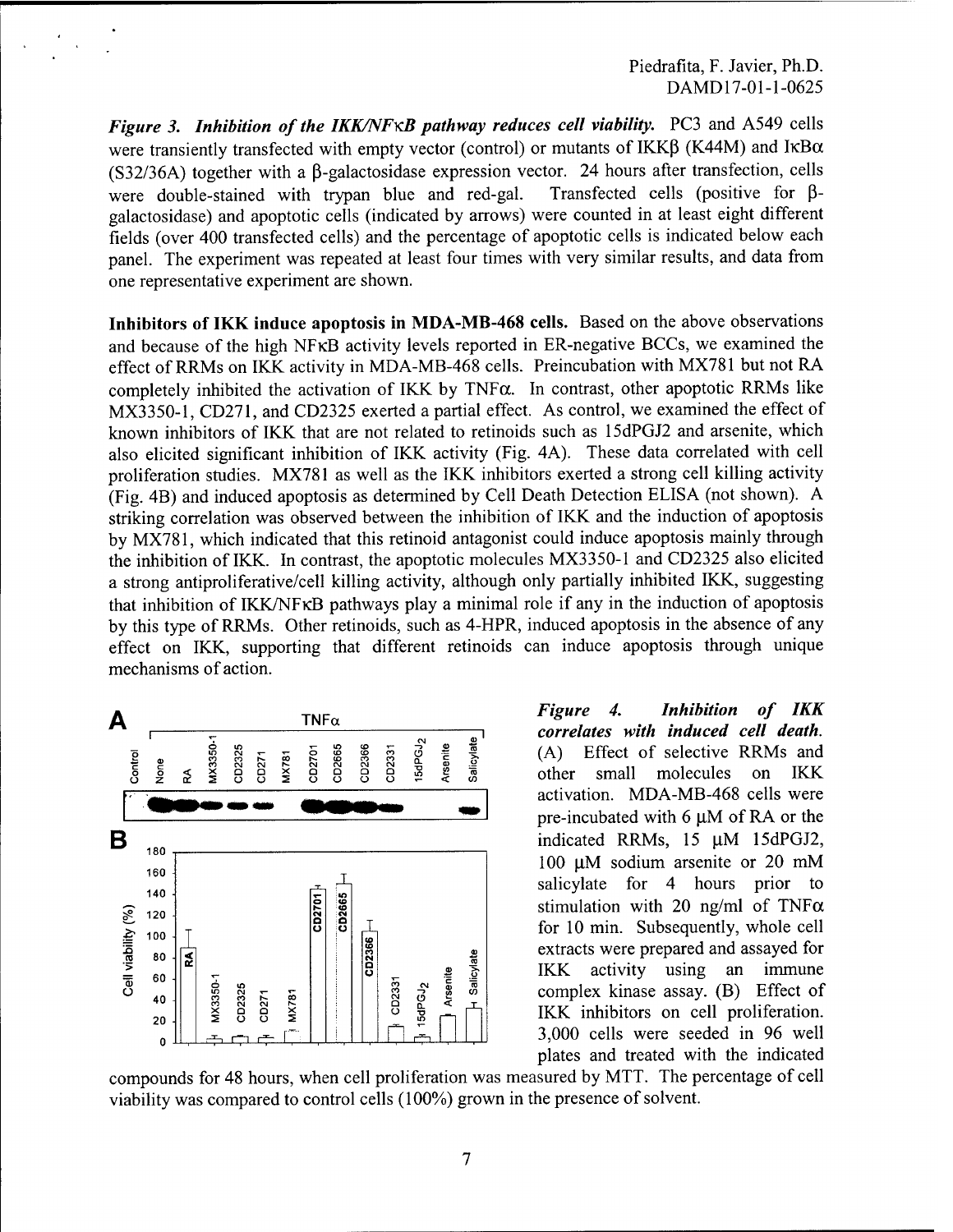**Problems encountered.** We originally planned to perform transient transfection studies in BCCs to investigate the inhibition of NFKB transcriptional activity by RRMs. These experiments have been delayed because of technical difficulties to achieve high transfection efficiencies. The problems are being solved and we hope to finish the experiments in the near future. These transfection difficulties have also delayed experiments similar to those exposed in figure 3, which will be performed as soon as high transfection efficiencies are achieved. An extension of unexpended funds has been requested (and approved) to finalize these experiments during the coming months.

## KEY RESEARCH ACCOMPLISHMENTS

- Novel selective RRMs with unique structures and activities inhibit cell growth of ERnegative BCCs and induce apoptosis.
- The retinoid antagonist MX781 is a strong inhibitor of IKK in intact cells.
- Pharmacological inhibition of IKK inhibits cell proliferation and induces apoptosis in MDA-MB-468 cells.
- Inhibition of  $IKK/NF\kappa B$  signaling is sufficient to induce apoptosis.

## REPORTABLE OUTCOMES

Funding applied:

 $\mathcal{L}^{\text{max}}(\mathcal{L}^{\text{max}})$ 

Inhibitors of IKK/NFKB as novel anticancer drugs. NIH. Submitted 06/01/2002. Inhibitors of IKK as anticancer agents against breast cancer. CDMRP. Submitted 06/08/2002.

### Funding received:

Retinoids in combination therapies against breast cancer. University of California BCRP. Award # 8WB-0065 (07/01/2002-06/31/2004).

#### **CONCLUSIONS**

We have found that inhibitors of IKK induce apoptosis in breast cancer cells as well as in other tumor cells. This is an important finding in that this type of compound shows promise for the treatment and prevention of cancer, especially those that present constitutively high levels of IKK/NFKB activity (including breast cancer cells). IKK inhibitors could be used as stand alone therapies, such as the selective RRMs that are strong inducers of apoptosis, or could be useful in combination therapies to sensitize tumor cells to the anticancer efficiency of other therapies (radiation, drugs). Further experiments with these RRMs in a pre-clinical setting, such as those reported by us in MDA-MB-468 xenografts, are necessary for the full understanding of the importance of this novel retinoid activity in the anticancer capacity of these compounds.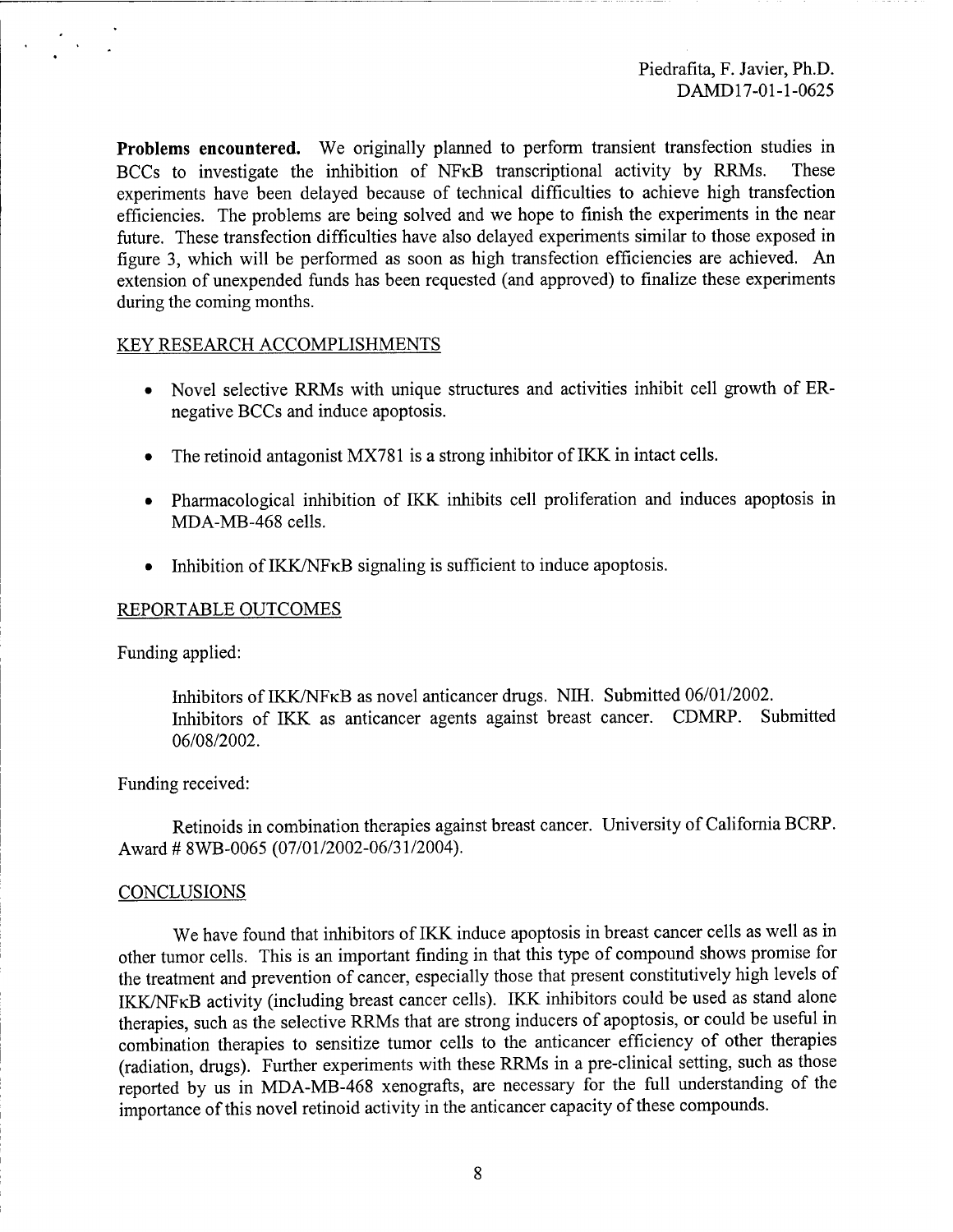# REFERENCES

 $\mathcal{F}_{\text{max}}$ 

Beg, A.A. and Baltimore, D. (1999). An essential role for NF KB in preventing TNF $\alpha$ -induced cell death. Science *274,* 782-784.

Biswas,D.K., Cruz,A.P., Gansberger,E., and Pardee,A.B. (2000). Epidermal growth factorinduced nuclear factor kappa B activation: A major pathway of cell-cycle progression in estrogen-receptor negative breast cancer cells. Proc. Natl. Acad. Sei. U. S. A *97,* 8542-8547.

Biswas,D.K., Dai,S.C, Cruz,A., Weiser,B., Graner,E., and Pardee,A.B. (2001). The nuclear factor kappa B (NF-kappa B): a potential therapeutic target for estrogen receptor negative breast cancers. Proc. Natl. Acad. Sei. U. S. A *98,* 10386-10391.

Cogswell,P.C, Guttridge,D.C, Funkhouser,W.K., and Baldwin,A.S., Jr. (2000). Selective activation of NF-kappa B subunits in human breast cancer: potential roles for NF-kappa B2/p52 and for Bcl-3. Oncogene *19,* 1123-1131.

DiDonato,J.A., Hayakawa,M., Rothwarf,D.M., Zandi,E., and Karin,M. (1997). A cytokineresponsive IkappaB kinase that activates the transcription factor NF-kappaB. Nature *388,* 548- 554.

Fanjul,A.N., Piedrafita,F.J., Al-Shamma,H., and Pfahl,M. (1998). Apoptosis induction and potent antiestrogen receptor-negative breast cancer activity in vivo by a retinoid antagonist. Cancer Res. 58, 4607-4610.

Karin,M., Cao,Y., Greten,F.R., and Li,Z.W. (2002). NF-kappaB in cancer: from innocent bystander to major culprit. Nature Rev. Cancer *2,* 301-310.

Liu,Z.G., Hsu,H., Goeddel,D.V., and Karin,M. (1996). Dissection of TNF receptor <sup>1</sup> effector functions: JNK activation is not linked to apoptosis while NF-kappaB activation prevents cell death. Cell *87,* 565-576.

Mayo,M.W. and Baldwin,A.S. (2000). The transcription factor NF-kappaB: control of oncogenesis and cancer therapy resistance. Biochim. Biophys. Acta *1470,* M55-M62.

Nakshatri,H., Bhat-Nakshatri,P., Martin,D.A., Goulet,R.J.J., and Sledge,G.W.J. (1997). Constitutive activation of NF-kappaB during progression of breast cancer to hormoneindependent growth. Mol. Cell Biol. *17,* 3629-3639.

Sovak,M.A., Bellas,R.E., Kim,D.W., Zanieski,G.J., Rogers,A.E., and Traish,A.M. (1997). Aberrant Nuclear Factor-kB/Rel Expression and the Pathogenesis of Breast Cancer. J. Clin. Invest. *100,* 2952-2960.

Van Antwerp, D.J., Martin, S.J., Kafri, T., Green, D.R., and Verma, I.M. (1996). Suppression of TNF-alpha-induced apoptosis by NF-kappaB. Science *274,* 787-789.